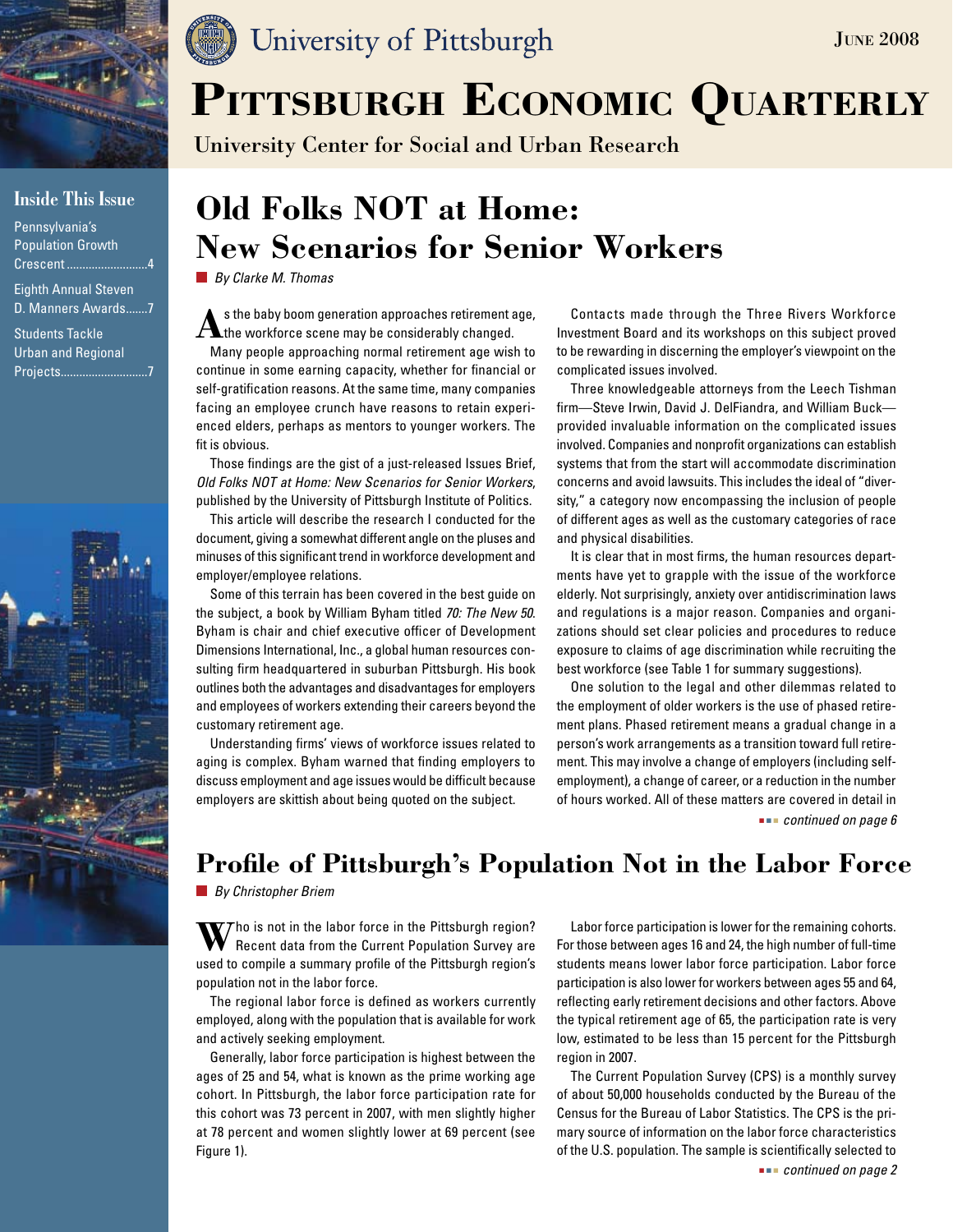#### *continued from page 1*

represent the civilian noninstitutional population. Respondents are interviewed to obtain information about the employment status of each member of the household 15 years of age and older.

The data presented here were compiled for the resident population living in the seven-county Pittsburgh metropolitan statistical area in 2007. To distinguish from the student population and retirees, the results focus on the prime working age population between the ages of 25 and 54.

At any given time, part of the working-age population is unavailable for work. The reasons include but are not limited to family responsibilities, enrollment in school or training programs, and ill health or disability. In 2007, an estimated 269,477 people age 25–54 were not in the labor force. Early retirees represented 3.6 percent of the population, while nearly 18 percent were disabled. The remaining 212,253 were not in the labor force for other reasons. Some of these could include family commitments, participation in education or training programs, or discouragement.

The latter are known as discouraged workers. These are defined as people who want work but are not actively seeking employment.

For government statistics, actively looking for work may consist of any of the following activities: contacting an employer directly or having a job interview, contacting a public or private employment agency or a school or university employment center, sending out résumés or filling out applications, placing or answering advertisements, checking union or professional registers, or some other means of active job search. Passive methods of job search that do not result in job seekers' actually contacting potential employers are not acceptable for classifying persons as unemployed. These would include such things as attending a job training program or course or merely reading the want ads.

Reasons for not actively seeking employment vary for discouraged workers (see Table 1). These might include beliefs that suitable employment is not available to them or that there is a shortage of jobs in their locality or line of

work. Discouragement also can arise because of perceived discrimination for reasons such as age, race, sex, and religion. Some discouraged workers lack necessary skills, training, or experience. Finally, for discouraged workers of prime working age in the Pittsburgh region in 2007, just over half cited family responsibilities, schooling/ training, or ill health/disability as the reason for not seeking employment.

The population not in the labor force has a distinct educational profile (see Figure 2). Those not in the labor force tend to be less well educated than their working counterparts. For those between ages 25 and 54 in 2007, just over 26 percent of the population not in the labor force did not have a high school diploma. Only 5 percent of those in the labor force did not graduate from high school. The sharp differences persist at higher educational levels. More than 37 percent of the labor force age 25–54 had a bachelor's degree or higher in 2007, while fewer than 15 percent of the population not in the labor force had similar levels of education.



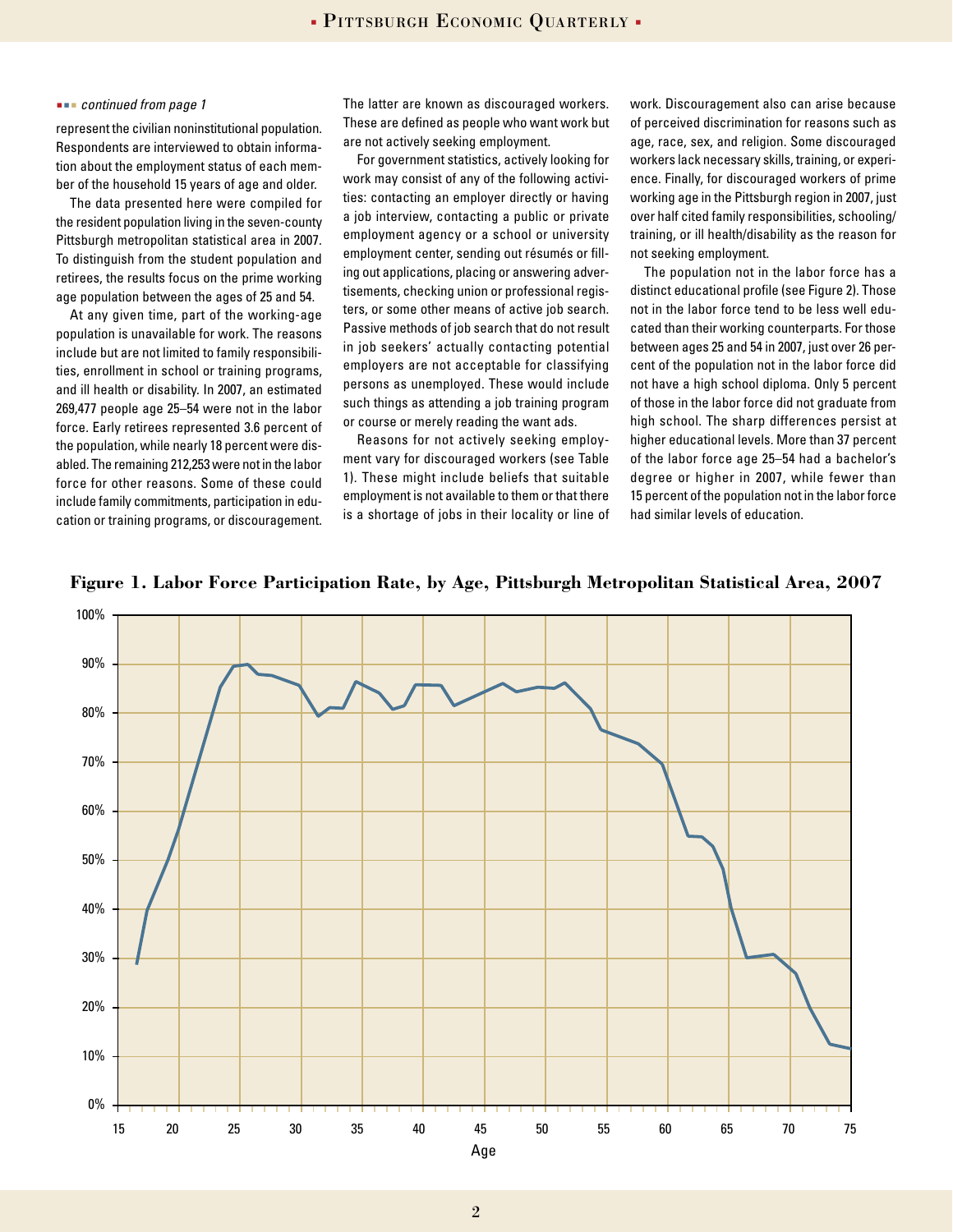Transformation in the Pittsburgh economy has had a major impact on changing labor force participation patterns in the region. Through much of its history, Pittsburgh trailed the nation in terms of female labor force participation. A high concentration of heavy industry and other factors depressed the rate at which women, especially married women with dependents, entered the workforce. It has only been recently that female labor force participation rates have generally caught up with national levels. Significant disparities continue to exist in labor force participation rates by race and age. In future issues of *Pittsburgh Economic Quarterly*, we will continue to investigate labor force participation in the Pittsburgh region.

### **Table 1. Discouraged Workers Not Looking for Work Population Age 25–54, Pittsburgh Metropolitan Statistical Area, 2007**

#### **What is the main reason you were not looking for work during the past four weeks?**

| Believe no work is available in area of expertisee | 1.945  | 5.4%    |
|----------------------------------------------------|--------|---------|
| Couldn't find any work                             | 3,553  | $9.9\%$ |
| Lack necessary schooling or training               | 1,992  | 5.6%    |
| Employers think I'm too young or too old           | 1,908  | 5.3%    |
| Couldn't arrange child care                        | 228    | $0.6\%$ |
| Family responsibilities                            | 6,216  | 17.4%   |
| In school or other training                        | 5.841  | 16.3%   |
| Ill health or physical disability                  | 6.371  | 17.8%   |
| <b>Transportation problems</b>                     | 1.043  | 2.9%    |
| Other-specify                                      | 6,723  | 18.8%   |
| <b>Total</b>                                       | 35,821 |         |

### **Figure 2. Distribution of the Population by Educational Attainment and Labor Force Status, Population Age 25–54, Pittsburgh Metropolitan Statistical Area, 2007**

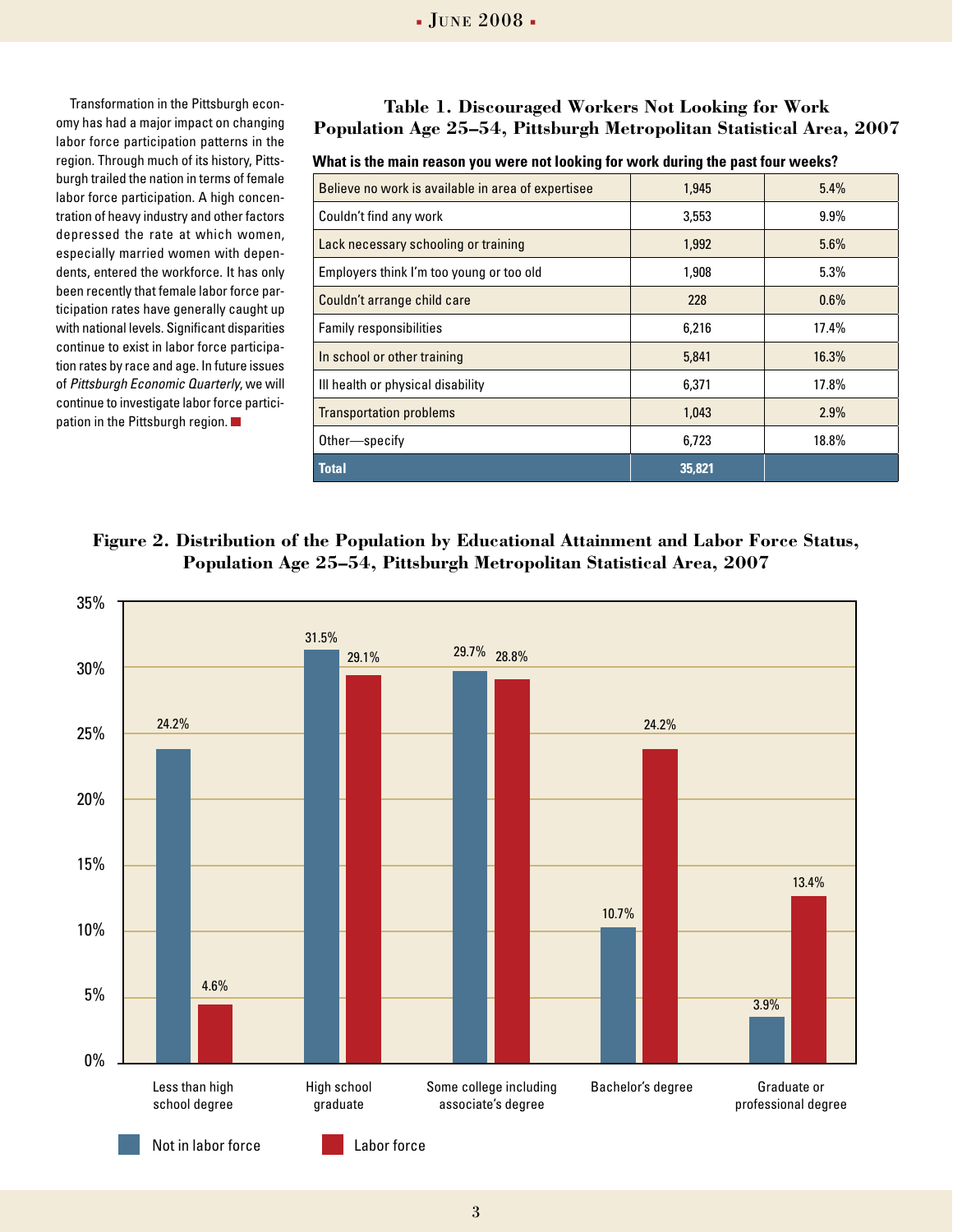## **Pennsylvania's Population Growth Crescent**

*By Sabina Deitrick*

**The spring primary election brought a** lot of attention to Pennsylvania, and Pennsylvanians played briefly on the national stage. The attraction of the national media to what almost became a standard, uniform narrative masked what most of us Pennsylvanians and politicians already know. There is not one but many regions in Pennsylvania, as has been throughout much of our history.

Today, we see an impressive geographical split in the commonwealth along the lines of population growth and decline. Population growth in Pennsylvania today forms a crescent shape from the northeast part of the commonwealth around the Poconos, expanding in the midsection from the far exurban fringe of the Philadelphia metropolitan area and slimming on the southwestern edge around growth in Adams County and near the Appalachians.

Border counties in Pennsylvania have been among the commonwealth's fastest growing between 2000 and 2006, with considerable inmigration from nearby areas. And much of that growth is not necessarily traditional metropolitan decentralization. The far northeast part of the commonwealth finds Pike County now part of metropolitan New York, with commuters from the Poconos streaming across the state line to jobs in New Jersey and beyond. The thickened midsection comes from multiple sources continued expansion in metropolitan Philadel-

phia, growth in the capital region, and cross-state, integrated development in places such as Bethlehem and York.

Pike County in the Poconos; Adams County around Gettysburg; York County near Baltimore, Md.; and Northampton County are all among the common-

wealth's fastest-growing counties.

Unlike traditional suburban population growth, which saw a decentralization of population from central cities to suburban areas and from central counties to other parts of the metropolitan region (e.g., Butler County in the Pittsburgh region today), where movers commuted back to the central city or county, much of the population growth in these counties is tied to economic growth in border states.

These population and commuting trends are likely to continue and grow in the coming decades. A number of factors are driving them,

*Border counties in Pennsylvania have been among the commonwealth's fastest growing between 2000 and 2006.*

and they are certainly interrelated. Relatively lower costs of living and housing are pulling people across state lines. The availability of commute corridors makes cross-state commuting possible, although increased congestion is a growing concern. Commute times continue to lengthen,

on average, across the country, from 22 minutes in 1990 to 26 minutes in 2000. Other push-and-pull factors include quality-of-life issues, retirement, second homes, recreation, and amenities.

Job growth in metropolitan areas of border states continues to expand and expand



**Estimated Population Change 2000–07, Pennsylvania Counties**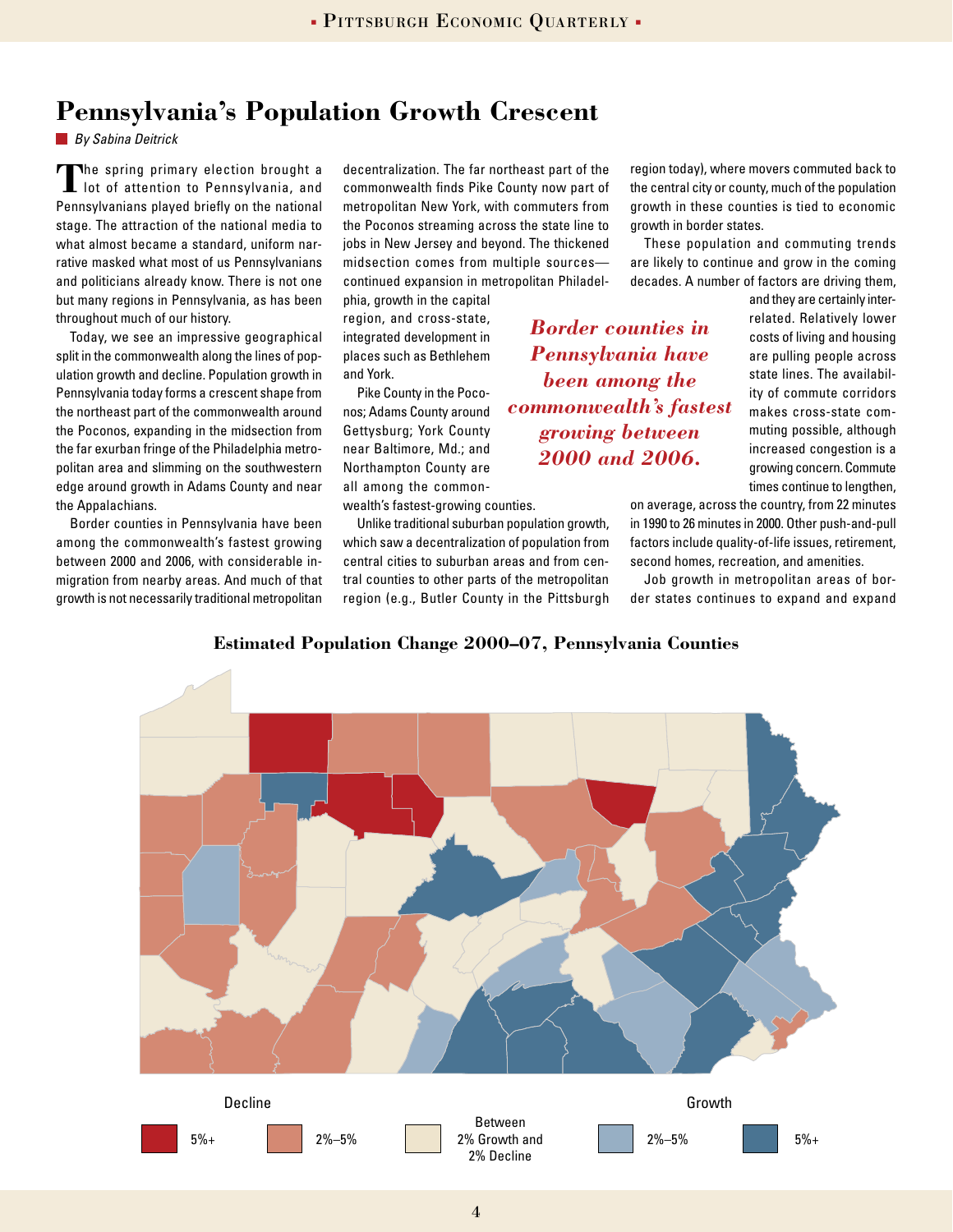

#### **Estimated Population Change 2000–06, Pennsylvania Municipalities**

the definition of those metropolitan regions. Specifically, metropolitan job growth in New York, Baltimore, and Washington, D.C., is not concentrated in the central cities but is rapidly increasing on the fringes of the metropolitan area, closer to Pennsylvania commuters, even beyond the "edge cities" to what are now known as "edgeless cities," according to Robert Lang at Virginia Tech. In 2000, for instance, 41,000 Pennsylvanians commuted into Maryland. Working against these trends will be the rising costs of commuting long distances for those driving cars. In some areas, however, cross-state commuting is made easier by existing transit corridors.

Recognition of these trends and developing plans to accommodate growth is imperative for the commonwealth and these counties. For instance, Pike County's comprehensive plan is tied to managing growth, and the emphasis on growth management in planning is expanding across the commonwealth. Maryland, a national leader in growth management, compares its housing prices and changes with Lancaster, Franklin, York, and Adams counties, recognizing the expansion of cross-state commuters and the attraction of lower housing costs across state lines. Lacking public transit access, commuter bloggers attempt to create private vanpools of

similarly geographic-based commuters—in one instance, from Harrisburg to Washington, D.C.

For the rest of the commonwealth, slow growth or population decline is the norm, with a few exceptions, including a nearly onethird jump in population in Forest County population 6,506—owing to a new federal prison. Decline continues in the commonwealth's two largest urban counties—Philadelphia and Allegheny—along with much of the largely rural northern tier.

Population growth in Pennsylvania marks a break from state averages and brings opportunities to a growing set of counties along the commonwealth's new growth crescent.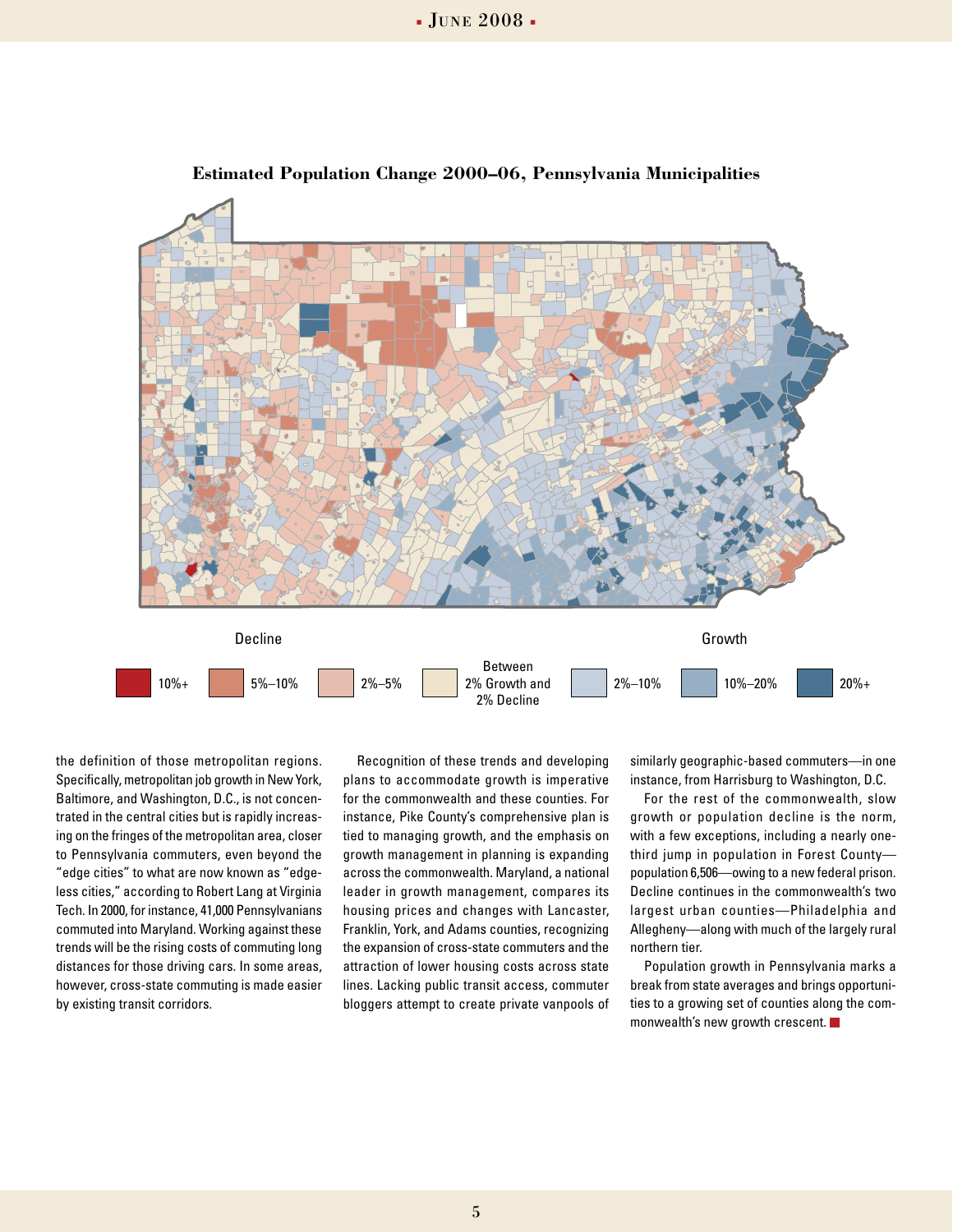#### *continued from page 1*

the Issues Brief, including the discouraging fact that the U.S. Department of Treasury keeps postponing the fashioning of regulations to implement a 2004 law regarding phased retirement plans, thus leaving everyone in limbo.

Two other concerns surfaced that touch upon the thorny questions of "legacy" costs. The first is

pensions. Many firms are shucking off those costs, to the consternation of retirees and soon-to-be retirees alike. Any personal plan involving, for example, phased retirement will need to face that question. And note that this is true even for

seemingly protected categories such as public employees, because many governmental entities at various levels face precariously large and underfunded pension liabilities.

Second, and particularly interesting, is the fact that health care costs inevitably crept into the interviews. I say "crept" because while interviewees were willing to discuss problems, almost no one wanted to touch a major proposed solution—universal health care of some kind. As described in the Issues Brief, the problems

particularly surface in plans where employers match employee contributions.

Ever-escalating medical and hospital costs increasingly adversely impact the corporate balance sheet. Some firms have dropped their health insurance plans entirely. In turn, this places at a disadvantage those of their competitors who have retained their plans. Firms involved with

*Ever-escalating medical and hospital costs increasingly adversely impact the corporate balance sheet.*

international competition particularly feel the impact of vying with firms from countries where the government picks up health care costs. And in the public sector, the fact that many municipalities from the state level down, including school districts,

face heavy unfunded pension liabilities suggests precarious factors for the future. All of this affects retention or phased-retirement decisions by elderly employees.

Many businesspeople dislike the subject because it raises for them the specter of some kind of government-based universal health care plan. To many, that is a slide into socialism. For others, there is the fear that the corporate share of taxation to support universal health care coverage will be greater than savings from moving away from today's private insurance systems.

At that point in the Issues Brief, I make two observations that may be of interest to the policy-oriented readers of *Pittsburgh Economic Quarterly*:

- 1. There is a need for advocates of universal health care coverage, as well as those seeking the more far-reaching single-payer system, to become more specific about the costs to the business sector as against the financial advantages of such prospective changes.
- 2. More than any other single factor, health costs may determine the trend of employer and elderly employee decisions about whether to work full time, cut to part time, or retire completely. ■

*Clarke M. Thomas is senior editor (retired) of the* Pittsburgh Post-Gazette*. He is the author of the recently published* Old Folks NOT at Home: New Scenarios for Senior Workers *by the Institute of Politics at the University of Pittsburgh (available at www.iop.pitt.edu). This is the latest of 14 Issues Briefs that he has written for the institute, on topics ranging from welfare reform to Medicaid to highways and urban sprawl to a history of Allegheny County politics from the 1930s to 1990s. Thomas can be reached at clt77@verizon.net.*

| <b>Issue</b>                 | Do                                                                   | Don't                                                                                                                 |
|------------------------------|----------------------------------------------------------------------|-----------------------------------------------------------------------------------------------------------------------|
| Advertising                  | Include an equal opportunity disclaimer                              | Identify age as a job requirement<br>Include photos only of young people in advertising<br>and collateral             |
| Interviewing                 | Train your interviewers                                              | • Ask questions that indirectly obtain information<br>about age, such as "When did you graduate from<br>high school?" |
| Hiring                       | Determine salary based on experience                                 | Determine salary based on perceived reduced need,<br>such as "empty nest" status                                      |
| <b>Fyaluation</b>            | Subject employees in comparable positions to the<br>same evaluation  | Use subjective criticism that employee is "stuck in the<br>old way of doing things"                                   |
| Promotion                    | Establish objective benchmarks for promotion                         | • Fail to consider older workers for advancement<br>because of perceived shorter career span                          |
| Disciplining and discharging | Evenly discipline and establish severance plans<br>regardless of age | Impose nonessential job duties that are particularly<br>burdensome for older workers                                  |

**Table 1. Hiring and Retaining Workers**

From: Phyllis Hartman, human resources private consultant, Pittsburgh, reproduced in Old Folks NOT at Home: New Scenarios for Senior Workers *by Clarke M. Thomas, 2008, page 9.*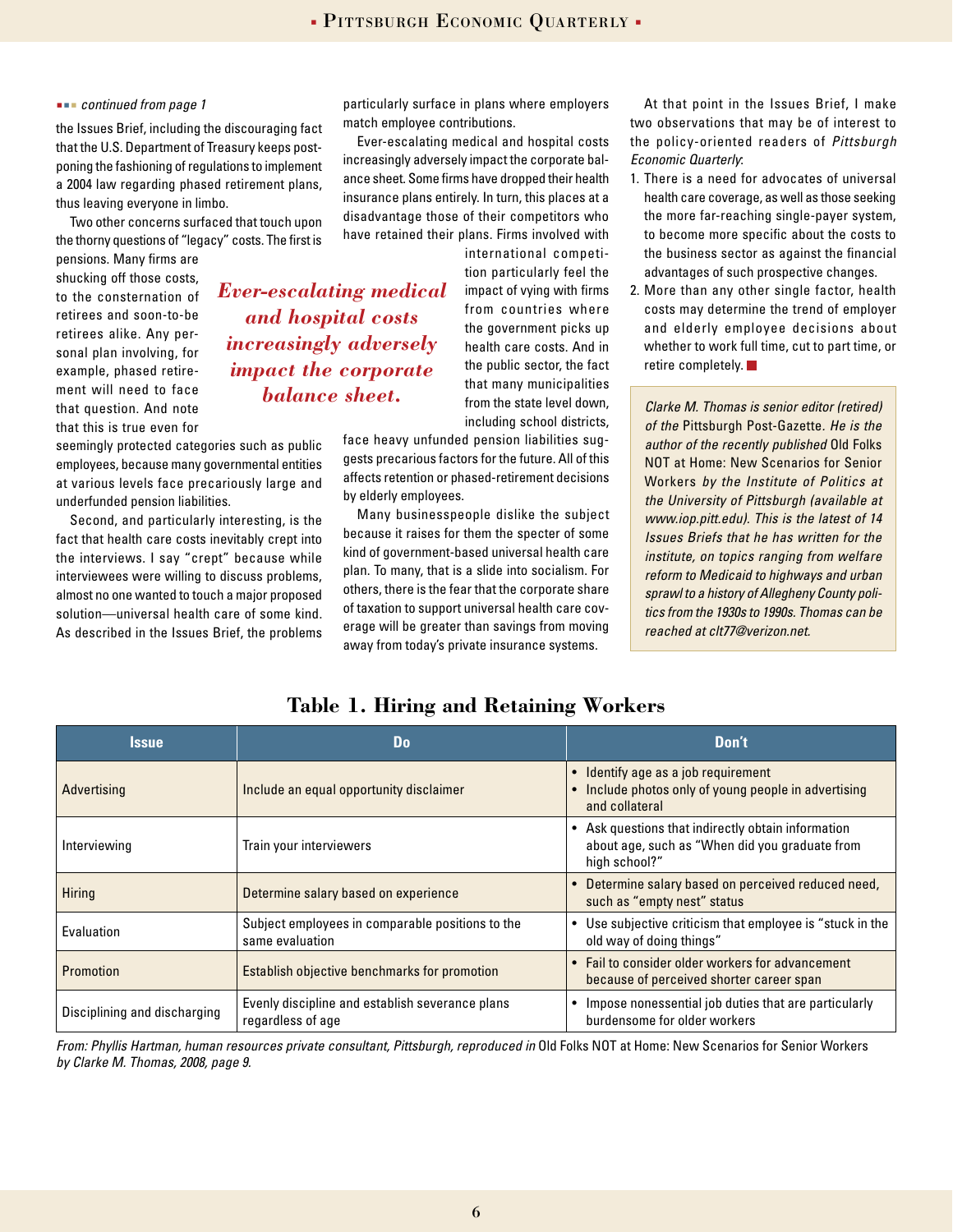## **UCSUR Names Recipients of Eighth Annual Steven D. Manners Awards**

Each year, the University of Pittsburgh University Center for Social and Urban Research (UCSUR) awards the Steven D. Manners Faculty Development Awards to promising research and infrastructure projects on campus. These awards honor the memory of Steve Manners, a sociologist who began working at the center in 1974 and served as its assistant director from 1989 until his death in September 2000. His research and service to the center and the University community were dedicated to improving social conditions in the urban environment.

The first awards were made in 2001. UCSUR offers annual awards in two categories: (1) research development grants to support pilot research in the social, behavioral, and policy sciences; and (2) infrastructure development awards aimed at enhancing faculty capabilities to carry out interdisciplinary research in the social, behavioral, and policy sciences.

The following received the 2008 Manners awards from UCSUR:

**Peter J. Gianaros and J. Richard Jennings,** Western Psychiatric Institute and Clinic, for "A Teaching and Student Research Laboratory for Integrative Biological and Psychosocial Assessments."

Through the Manners award, a laboratory will be equipped and designed for the purpose of enabling faculty and graduate students to develop, acquire, and disseminate new research skills in relating biological measures to concepts in the social, behavioral, and policy sciences.

**Elizabeth La Rue,** School of Nursing, Department of Health and Community Systems, for "The Validity and Utility of a Tool for Evaluating Web Pages Presenting Health Content."

A pre-test/post-test experimental design will be used to establish the validity of SPAT, a mnemonic tool used by people to help them pre-evaluate Web page health information for accuracy. Results will be used to assist in converting the paper-based SPAT instructional sheet to a Web-based format and provide support for future work in examining the impact of SPAT on self-care behaviors.

**Keith H. Morgenlander,** School of Medicine, Department of Medicine, for "Assessing Health-seeking Behaviors, Fatalism, and Cancer Knowledge by Reticent, Difficult-to-Reach Populations in McKeesport, Pa."

The proposed research aims to use respondent-driven sampling (RDS) to: (1) develop a pilot survey research program to assess healthseeking behaviors, fatalism, primary care utilization, and cancer-related knowledge among hidden populations in McKeesport; (2) obtain practical experience with the administration of RDS; (3) develop experience in the use of RDS in Western Pennsylvania; and (4) leverage the results to obtain future funding.

*For more information about the Steven D. Manners Faculty Development Awards, contact UCSUR at 412-624-5442.* 

## **Students Tackle Urban and Regional Projects** | UCSUR congratulates

This summer and fall, the following students from the Graduate School of Public and International Affairs (GSPIA) are working on urban and regional projects at the University Center for Social and Urban Research.

**Kathryn Collins** (GSPIA '06) is a third-year PhD student studying public policy and international development. Her interests focus on the third sector and its impacts on economic and social development. She has a bachelor's degree in economics from American University and master's in international development from GSPIA. She is working on the Impact of the Nonprofit Sector in Allegheny County project, funded by the Forbes Funds.

**Bok-Gyo Jonathan Jeong** will begin his second year in GSPIA's doctoral program. He has BAs in political science and social welfare and a MA in public administration and policy from Seoul National University. Jeong's research is in community development, nonprofit management, social policy, and network analysis. He is working on the Pittsburgh Neighborhood and Community Information System project.

**Laura Meixell** (A&S '08) is a second-year MPA student in urban and regional affairs and a political science major. She is editor of the *Pittsburgh Political Review* and has interests in local and state government. She is working on the Pittsburgh Neighborhood and Community Information System project.

**Huiping Xie** is writing her dissertation policies on the impact of cultural and social factors on community-driven development. She has a BA in English literature and culture from Renmin University of China and is working on the Impact of the Nonprofit Sector in Allegheny County project.

**Yongfei Zhao** is a doctoral student in GSPIA, studying public administration and development policy. He has a BA from Xi'an International Studies University in Shaanxi Province in China and a MPA from Bowling Green State University. His interests are in public administration and development policy in East Asia. He is working on the PA Cleanways project.

## **Andrew Aurand and Sungsoo Hwang on their new appointments:**

**Andrew Aurand** (SOC WK '99G, GSPIA '07) is postdoctoral research associate at the Taubman Center for Public Policy at Brown University. He completed his dissertation, "Is Smart Growth Smart for Lowincome Households?" He worked on the PA Cleanways project, Large Landowners project for the Lincoln Institute for Land Policy, and the Regional Indicators Project, directed by John Craig.

**Sungsoo Hwang** will begin a postdoctoral fellowship at Grand Valley State University, Department of Public Administration, beginning in September. He is completing his dissertation, "Leveraging Public Nonprofit Partnership for IT Innovation: Building Effective Neighborhood Information Systems." Hwang worked on the Pittsburgh Neighborhood and Community Information System project.